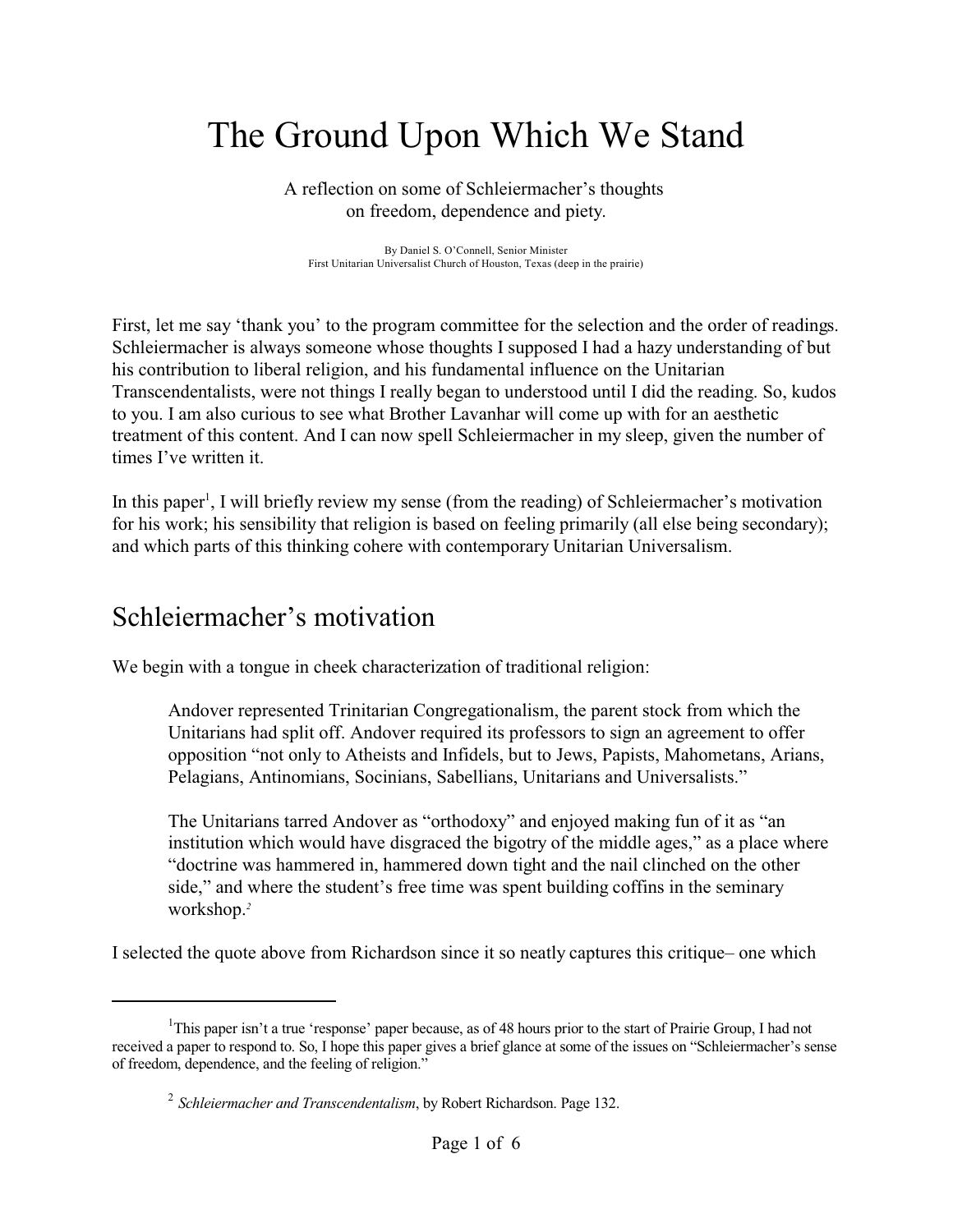Schleiermacher wanted to resolve, once and for all.

In the early 1830s, American Transcendentalists were reading Schleiermacher's early works and found his response to Enlightenment critiques of traditional religion quite inspiring. And so, Schleiermacher did find some success with the Transcendentalists who had much the same Enlightenment critique with their parents religion.

Richardson notes that Emerson's *Divinity School Address* has strong parallels with Schleiermacher's work; that Theodore Parker's *Discourse of Matters Pertaining to Religion*...is based directly and explicitly on Schleiermacher; and, that Frederick Hedge's *Reason in Religion* which he calls the "definitive statement of mainstream Transcendentalism" includes a short paragraph at its beginning which is from Schleiermacher's *Soliloquies*:

No more precious gift can a person make to others, than what he says to himself in his innermost being.

He goes on to say that Schleiermacher locates religion in piety, and piety in human experience. This coheres swimmingly with much of Transcendentalist thought. Consider this almost Emersonian quote: "What is revelation? Every original and new communication of the universe to man is a revelation"<sup>3</sup>

Schleiermacher's motivation for constructing a body of thought to deal with the Enlightenment critique came from his early religious life, and from his fellowship with people in the "romantic circle" in which he socialized.

In our reading, Copleston notes that Schleiermacher

was a sincerely religious man who... retained the lasting imprint of the piety of his family and of his early teachers. He had therefore to think out the intellectual framework for the religious consciousness as he conceived it**.** 4

So, Schleiermacher is a sincerely religious man, who also takes seriously the critique of traditional religion by his contemporaries. He seeks to define religion in general, and Christianity in particular in such a way that it is immune to such critiques, by shifting the focus from a divinity centered definition to a human one.

Having your friends make fun of, or pointedly skewer your deeply held religious beliefs is uncomfortable, particularly when you see the truth in the skewering. In our reading, Brandt notes that Schleiermacher's social circle reacted against orthodoxy by "stressing intuition, poetry, and

 $3$  Richardson, 124.

<sup>4</sup> "Schleiermacher" (Chapter 8) in *A History of Philosophy*, volume 7: Modern Philosophy by Frederick Copleston. Page 150.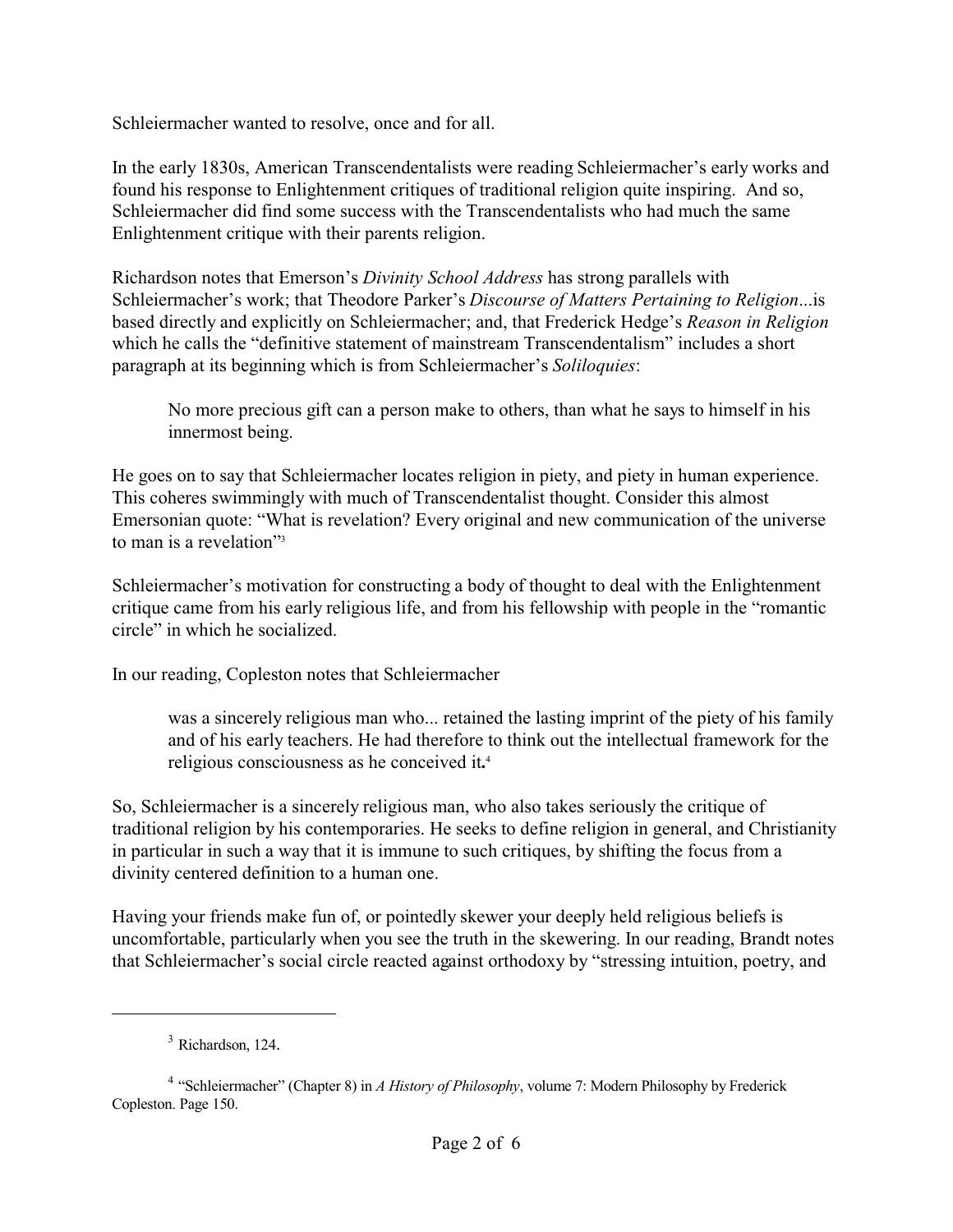sympathy over reason, science, and order."<sup>5</sup>

Furthermore, Enlightenment rationalism threatened to reduce religion to mere morality. And so, Schleiermacher's focus on piety provides "a clear alternative to a rationalistic reduction of religion."<sup>6</sup>

Roger Olson notes that Schleiermacher wanted to rescue Christianity from caustic criticism in such a way that it would no longer conflict with modern thought. Schleiermacher did this by redefining Christianity, such that human experiences come first, and subsequent church doctrine is merely an attempt to codify those experiences.

Schleiermacher also made a much bigger move (in my opinion) by separating out the essence of religion (piety) from empirical facts: this neatly side stepped the bluntest of the Enlightenment critiques.

Olson goes on to note further develop of liberal theology (by Ritschl borrowing from Kant) to separate science from religion, as they comprise different realms.<sup>7</sup>

To oversimplify: science is about facts, religion is about values. This is a distinction I stress with some frequency in my own work. If this distinction is agreed to, then there is no conflict between science and religion.

## Feeling, Freedom, and Dependence

Schleiermacher locates the center, the ground of religion in "piety." In contemporary usage the word often refers to a practice designed to win favor from God (wikipedia).

Schleiermacher uses it in the sense of *feeling*. And this feeling is quite specific: it is an awareness of being absolutely dependent. What does this mean?

Imagine that you are simply standing on the grounds of Pere Marquette lodge. You are free to walk around where you wish. But you are absolutely dependent upon the ground beneath your feet in order to have something to walk around on.

Clearly, we are finite beings who yearn for the infinite. This sense of utter dependence is key to

 $6$  Brandt, page 5.

<sup>5</sup> *All Things New: Reform of Church and Society in Schleiermacher's Christian Ethics* by James M. Brandt. Page 2.

<sup>7</sup> Roger Olson on Patheos: "What is Theological Liberalism?" (http://www.patheos.com/blogs/rogereolson /2011/07/what-is-theological-liberalism/)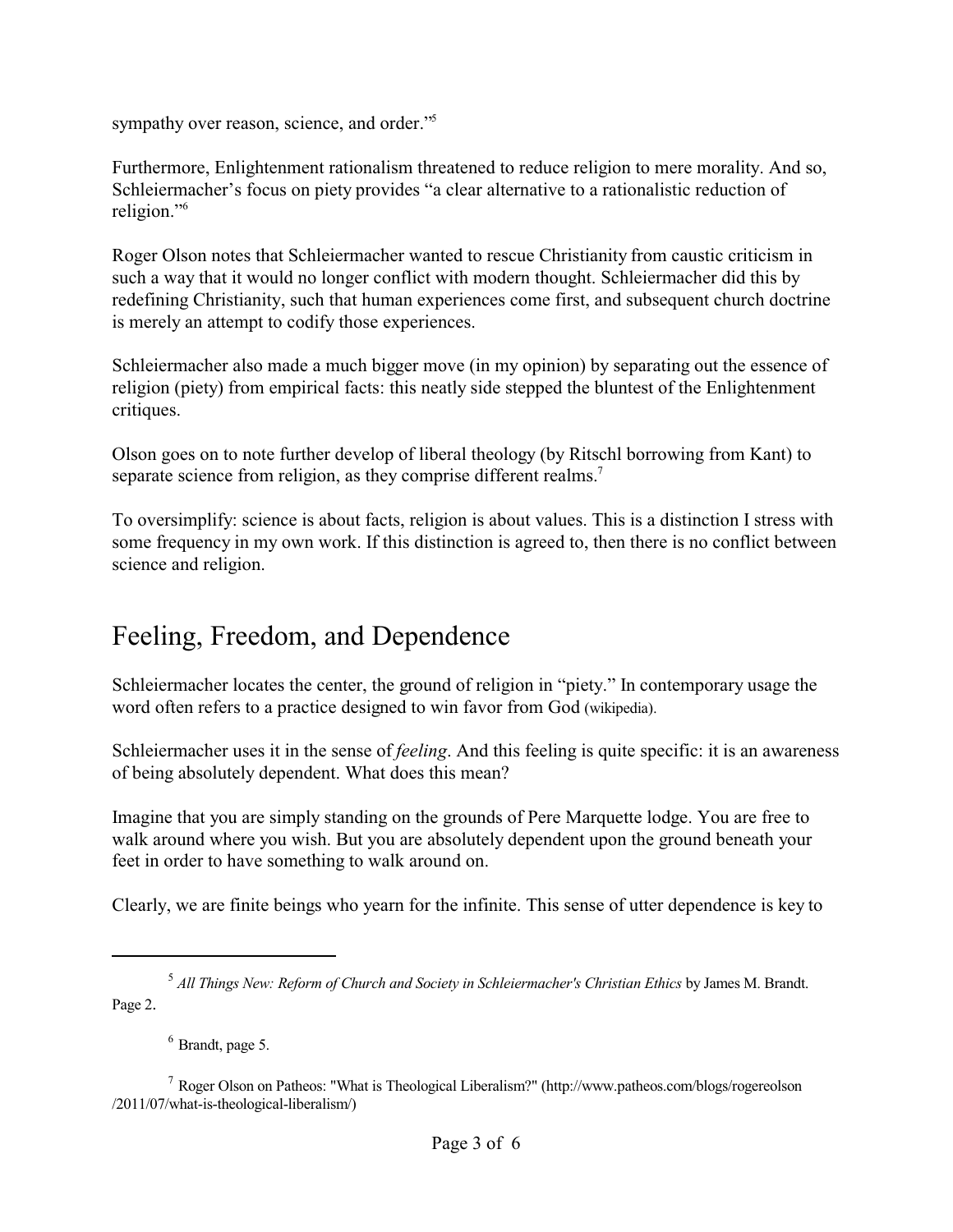all of Schleiermacher's thought– both early and late, and despite his later attempts to link back to orthodox doctrine– this thought is independent of creed and confession, and indeed of liberal Protestantism itself.

Below a sense of "reflective self-awareness" we all carry around, there is a 'fundamental immediacy of feeling.' This lies below the level of conceptual thought. One could also think of this in the layers of the human brain: at the root is our 'reptilian brain' which is surrounded by our limbic system, which itself is surrounded by the cerebrum.<sup>8</sup>

We feel partially free, and partially dependent. There is the immediate self and then there is a self that watches that first self. That second self that is doing the watching is God. That first self is a lower consciousness. The higher consciousness is a God consciousness.<sup>9</sup>

Religion is based on primarily on feeling; secondary is thought, action, metaphysics, morality, and aesthetics.

Copleston again:

For the essence of religion is 'neither thought nor action but intuition and feeling. It seeks to intuit the Universe ... ,' And the Universe, as Schleiermacher uses the term, is the infinite divine reality. Hence religion is for him essentially or fundamentally the feeling of dependence on the infinite.<sup>10</sup>

Copleston asserts that this also allows Schleiermacher to place religious consciousness away from theoretical knowledge and close– but not so close as to merge them– to aesthetic consciousness.<sup>11</sup>

This is in contrast to noted Unitarian minister Von Ogden Vogt, for whom worship was celebration, essentially aesthetic experience, but with strong social and ethical overtones.<sup>12</sup>

9 "Sin and Redemption," by Walter Wyman, in *The Cambridge Companion to Friedrich Schleiermacher*, Page

131.

<sup>8</sup> https://home.comcast.net/~momtofive/SIDWEBPAGE2.htm

 $10$  Copleston, 153.

 $11$  Copleston, 152.

<sup>12</sup> http://www.uua.org/worship/theory/leadingcongregations/120345.shtml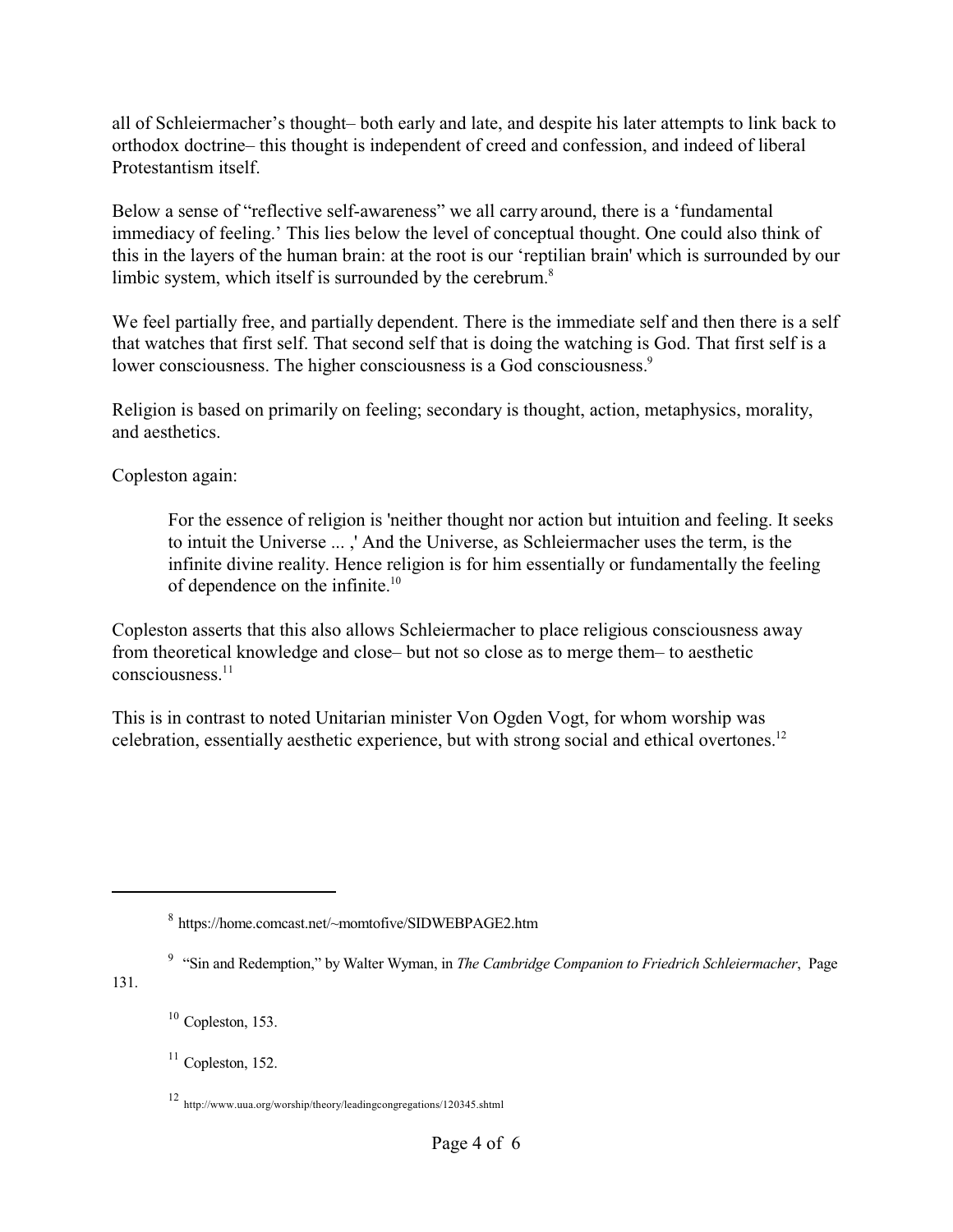## Schleiermacher's work and contemporary Unitarian Universalism

In the introduction to *The Christian Faith*, Schleiermacher says his work only applies to Christianity. And he defines dogmatics as theology which interprets dogma. Dogma is an unquestioned belief in doctrine. Dogmatics applies only to the Christian church. And that Apologetics is a scientific (meaning empirically based) study.<sup>13</sup>

And yet, I believe his foundational work on religious consciousness is useful to Unitarian Universalists, and for much the same reasons as the Transcendentalists found him useful.

What doesn't fit so well:

Schleiermacher asserts that Christianity rests on redemption by Christ. Alienation from God is an action of ours. Fellowship with God comes from God. Schleiermacher affirms the doctrine of original sin in his later work. Also, that evil is the result of sin, and evil is the punishment of sin. Here, we find his attempts to link his original, earlier thinking with the old creeds and confessions less helpful. Wyman, page 130-138.

In the *Cambridge Companion*, Adams asserts that Schleiermacher is clear that his dogmatics is written "only for Christians." And of course, he assumes Christianity is true. He begins with the certainty of the Christian faith.

Schleiermacher says faith in God and faith in Christ is required, and that God's love cannot be known, apart from redemption. He is also, a triumphalist. "It is essential to our faith that every nation will sooner or later become Christian."<sup>14</sup>

A better fit for Unitarian Universalists:

- God has no personality.
- The universal is immanent in all individuals.
- The deification of one finite self is not a moral ideal
- Every individual is a manifestation of God.
- Thus, it is our duty to develop individual talents.
- Education should be directed to integrated personality.<sup>15</sup>

15 "Schleiermacher" (Chapter 8) in *A History of Philosophy*, volume 7: *Modern Philosophy* by Frederick Copleston. Page 155.

<sup>13</sup> *The Christian Faith* by Friedrich Schleiermacher. Pages 3- 5.

<sup>14</sup> *Faith and Religious Knowledge*, by Robert Adams in The Cambridge Companion to Friedrich Schleiermacher. Pages 45-50.